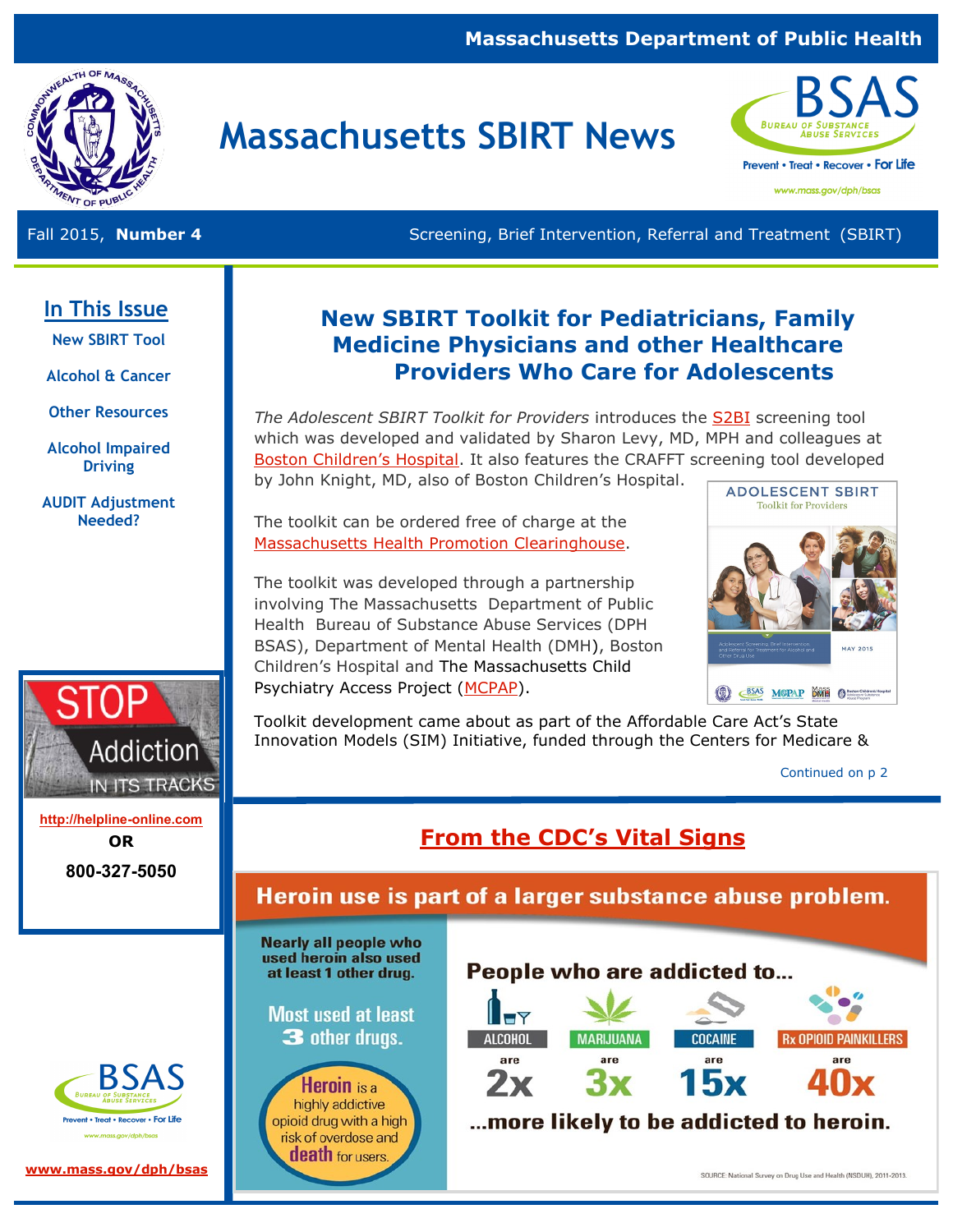

### [CDC Vital Signs January 2015](http://www.cdc.gov/vitalsigns/alcohol-poisoning-deaths/)

### **New Toolkit** Continued from p 1

Medicaid Services (CMS) and was also supported by the Bureau of Substance Abuse Services. A key element of the Massachusetts SIM project is primary care/behavioral health integration activities.

One focus of the SIM program has been to enhance MCPAP's ability to provide substance abuse support to pediatricians for adolescent patients. The S2BI Toolkit will provide concrete information and resources for MCPAP Hub providers and for the practices they work with.

Through a statewide network of regionallybased child psychiatry consultation teams, MCPAP supports access to mental health services for children in primary care settings. Regional teams provide telephone-based physician-to-physician consultations between pediatrician and psychiatrist, and access to a referral network of community resources for the mental health treatment of children. MCPAP is funded by the DMH.

Levy S, Weiss R, Sherritt L, Ziemnik R, Spalding A, Van Hook S, Shrier LA. An Electronic Screen for Triaging Adolescent Substance Use by Risk Levels. *JAMA Pediatr.* 2014;168(9):822-828. doi:10.1001/jamapediatrics.2014.774

[http://archpedi.jamanetwork.com/article.aspx?](http://archpedi.jamanetwork.com/article.aspx?articleid=1889047)

## **Light to moderate drinking linked to increased risk of certain cancers in women and in male smokers**

*Limit alcohol to one drink a day for women and two drinks a day for men, say experts* 

Even light and moderate drinking (up to one drink a day for women and up to two drinks a day for men) is associated with an increased risk of certain alcohol-related cancers in women and male smokers, suggests a large [study](http://www.bmj.com/content/351/bmj.h4238) published by *The BMJ.*

Overall, light to moderate drinking was associated with minimally increased risk of total cancer in both men and women.

However, among women, light to moderate drinking (up to one drink per day) was associated with an increased risk of alcohol related cancer, mainly breast cancer.

Risk of alcohol related cancers was also higher among light and moderate drinking men (up to two drinks per day), but only in those who had ever smoked. No association was found in men who had never smoked.

Heavy alcohol consumption has been linked to increased risk of several cancers.

The association between light to moderate drinking and overall cancer risk, however, is less clear. The role of alcohol independent of smoking has also not been settled.



### A team of US

researchers based at Harvard T.H. Chan School of Public Health and Brigham and Women's Hospital in Boston, set out to determine whether light to moderate drinking is associated with an increased risk of cancer.

They used data from two large US studies that tracked the health of 88,084 women and 47,881 men for up to 30 years. They assessed risk of total cancer as well as known alcoholrelated cancers including cancer of the colorectum, female breast, liver, oral cavity, pharynx, larynx and esophagus.

Influential factors, such as age, ethnicity, body mass index, family history of cancer, history of cancer screening, smoking, physical activity and diet were also taken into account.

During the follow-up period, a total of 19,269 and 7,571 cancers were diagnosed in women and men, respectively. The researchers found that overall, light to moderate drinking was associated with a small but non-significant increased risk of total cancer in both men and women, regardless of smoking history.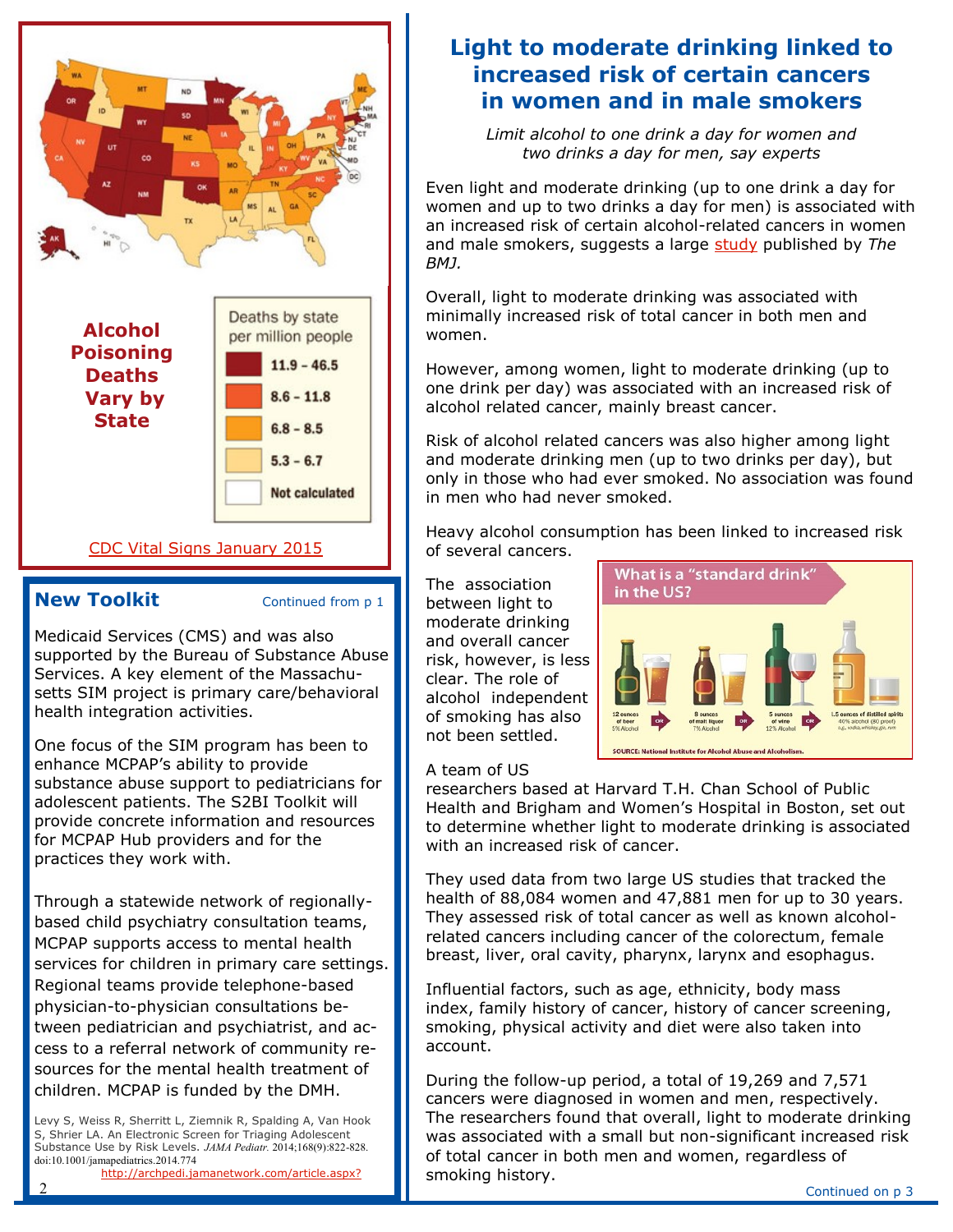## **Resources**

\* \* \* \*

## **New BSAS Resource Youth & Young Adult Substance Use Services Directory**

This updated service directory and quick guide to the youth and young adult treatment system from the Massachusetts Department of Public Health (DPH) Office of Youth and Young Adult Services (OYYAS) can be ordered for free from the [Massachusetts Health Promotion](mass.gov/maclearinghouse)  **[Clearinghouse](mass.gov/maclearinghouse)** 



**What is Most Needed to Integrate Adolescent SBIRT Education into Social Work and Nursing School Curricula?**

**[Take the Survey](http://fluidsurveys.com/s/adoles-needs-assess-NORC/)**



Alcohol-impaired driving crashes account for nearly one third of all motor vehicle crash fatalities.

In 2012, an estimated 4.2 million U.S. adults reported at least one episode of alcohol-impaired driving during the preceding 30 days, equating to an estimated 121 million annual alcohol-impaired driving episodes.

Men accounted for 80% of episodes, with young men aged 21–34 years accounting for 32% of all episodes. Additionally, 85% of alcohol-impaired driving episodes were reported by persons who also reported [binge drinking,](http://www.cdc.gov/alcohol/fact-sheets/binge-drinking.htm) and the 4% of the adult population who reported binge drinking at least four times per month accounted for 61% of all alcohol-impaired driving episodes.

*Annual rate\* of selfreported alcoholimpaired driving episodes per 1,000 population, among adults — Behavioral Risk Factor Surveillance System, US, 2012* 

- *Rates suppressed if sample size was <50 or relative standard error was >30%.*
- *Abbreviation: DC = District of Columbia.*



[http://www.cdc.gov/mmwr/preview/mmwrhtml/mm6430a2.htm?s\\_cid=mm6430a2\\_e](http://www.cdc.gov/mmwr/preview/mmwrhtml/mm6430a2.htm?s_cid=mm6430a2_e)



**MASSACHUSETTS** 

**SUBSTANCE ABUSE INFORMATION** 

AND EDUCATION HELPLINE 800-327-5050 · HELPLINE-ONLINE.COM

### **CANCER** Continued from page 2

For alcohol-related cancers, risk was increased among light and moderate drinking men who had ever smoked, but not among men who never smoked.

However, even in never smoking women, risk of alcohol-related cancers, mainly breast cancer, increased even within the range of up to one drink a day.

### **Note:**

The Centers for Disease Control and Prevention (CDC) highlights the connection between alcohol use and cancers at its [website.](http://www.cdc.gov/cancer/dcpc/prevention/policies_practices/alcohol/index.htm) In addition, the CDC provides a [listing](http://nccd.cdc.gov/DPH_ARDI/Info/ICDCodes.aspx) of conditions with Alcohol-Related Disease Impact and includes both ICD-9 and ICD-10 codes.

### **To learn more contact:**

Carol Girard Coordinator, SBIRT Programs Bureau of Substance Abuse Services MA Department of Public Health

[Carol.D.Girard@state.ma.us](mailto:Carol.D.Girard@state.ma.us) 

## Prevent • Treat • Recover • **For Life**